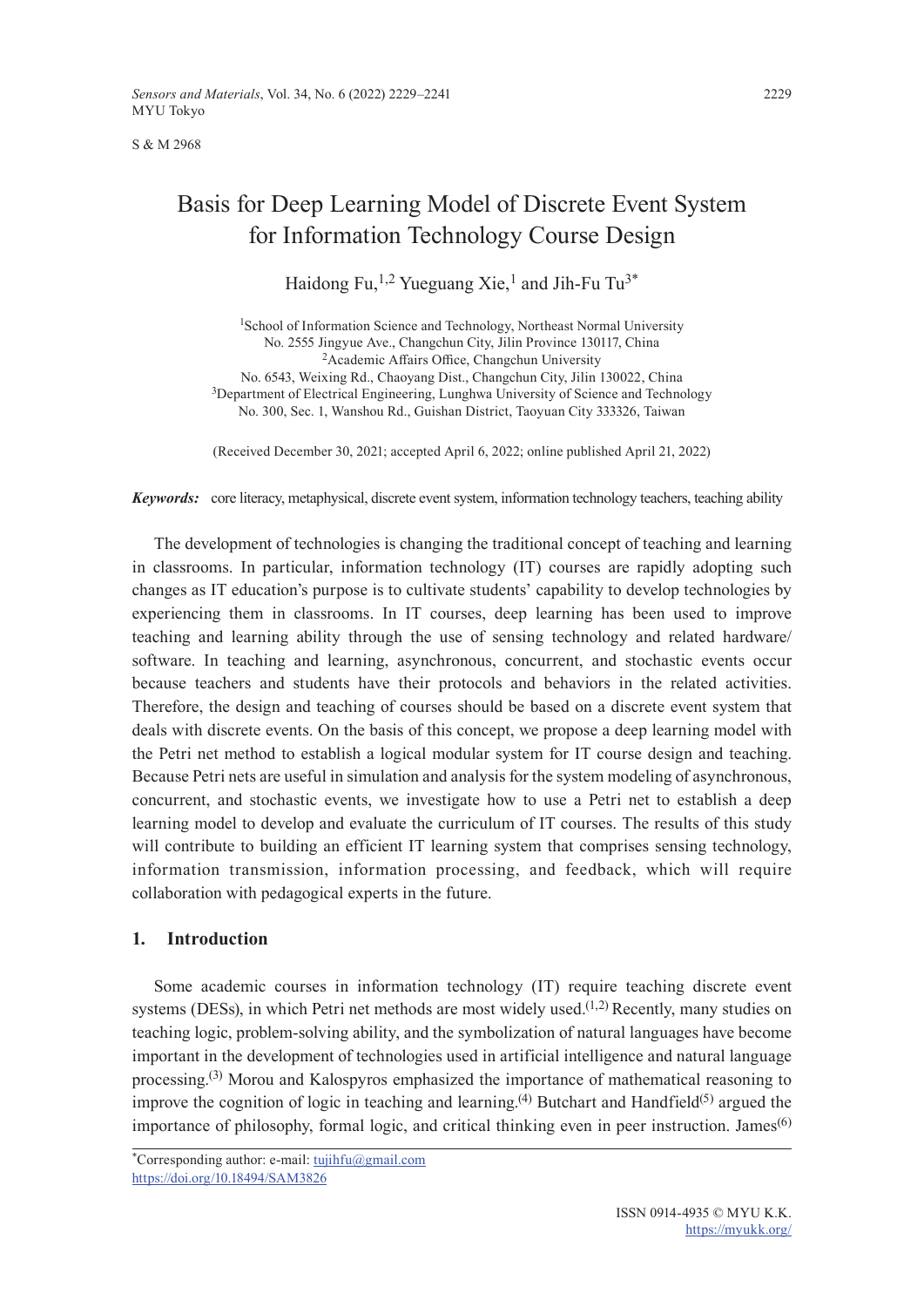suggested adding logical components to improve teaching ability in IT courses.

A Petri net was first used by Engberg and Winskel<sup>(7)</sup> in the models of Girard's intuitionistic linear logic. It provided mathematical and graphical models to improve understanding of linear logic. The feasibility of Girard's linear logic was reviewed as a specific language for its interpretation in Petri nets.<sup>(8)</sup> Petri nets have also been used to teach algebraic calculus<sup>(9)</sup> and the relationship between logic and concurrency. $(10)$ 

Since they were proposed, Petri nets have been used in industrial and academic research.(11) Petri nets are often used for event-based simulation and analysis in manufacturing system modeling that demands the behavior of the system to be rendered in an event or activity. They are used for concurrent, distributed, nondeterministic, asynchronous, or stochastic events for system analysis and design description. Petri nets are also applied to analyze sensor behavior and diagnose sensors in a wireless sensor network.(12,13)

The graphical presentation of a Petri net<sup> $(1,11,14)$ </sup> is similar to that of flow charts or networks used to convey visual information. A Petri net simultaneously describes the activities or events within a system and the changing status of the activities by using a state transition diagram.<sup>(14)</sup> Petri nets are regarded as a useful process definition tool in manufacturing process automation, traffic management, process control, and education.<sup> $(5,15-19)$ </sup> Researchers used Petri nets to propose a flight control process model, message sequence charts, a performance analysis model,<sup>(18)</sup> a web service process, and pre-authentication in web service composition.<sup>(10,20)</sup> Timed Petri nets (TPNs) and fuzzy Petri nets are applied to a knowledge structure model for students' personalized optimal learning paths.(5) Kučera *et al.*(2) also used a Petri net to establish a model for learning and teaching microcontrollers.

On the basis of previous studies, we attempt to improve general teaching ability in IT courses by applying the Petri net to a deep learning model.<sup>(2)</sup> Nowadays, many sensing technologies are used in IT education because teaching IT with deep learning or machine learning may enable monitoring of students' learning activities and enable the exact and prompt evaluation of learning outcomes. For this, various types of hardware with sensing technologies are required for sensing drawings, writing, and algorithms created by students, and their attitude and posture. A deep learning model has been used to provide personalized learning for students in courses on statistics and AI. Applying deep learning methods to the learning experience requires sensing technology to save and deliver information about the learning process and outcomes. Many IT courses require students to create flow charts for logic and programs. To evaluate them, it is necessary to observe and monitor the learning process of students. The new Petri net model in this study provides the basis for developing a deep learning model to develop and effectively teach IT courses based on the data collected using sensing technologies.

## **2. Methods**

# **2.1 Properties of Petri nets**

Petri nets are modeling tools composed of places, transitions, tokens, and directed arcs, as shown in Table  $1.(11,14,21,22)$  They have the following characteristics.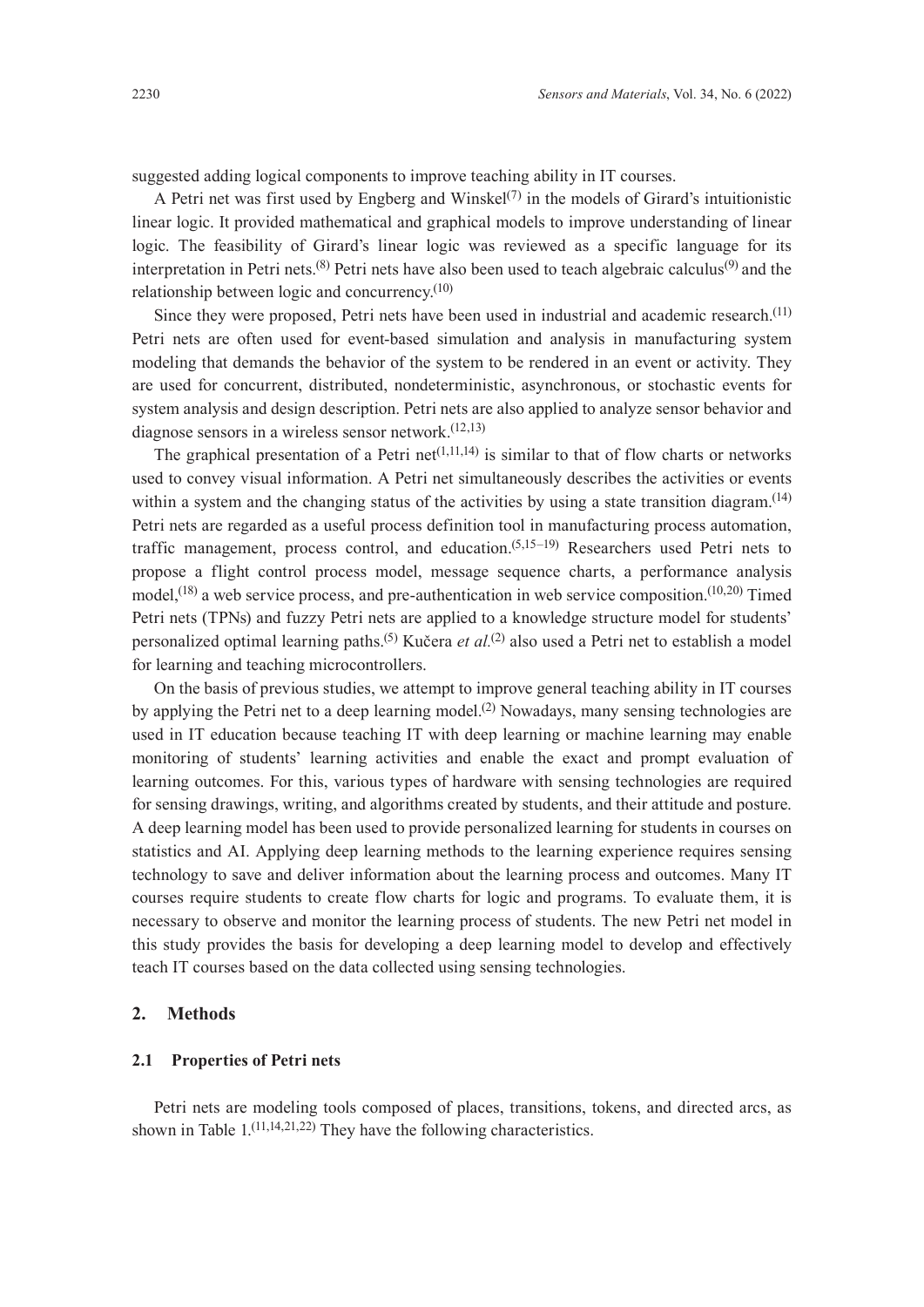| I can not basic compositional cicinemis. |                |                                                                               |  |
|------------------------------------------|----------------|-------------------------------------------------------------------------------|--|
| Elements                                 | <b>Symbols</b> | Definition                                                                    |  |
| Place                                    |                | Represents usable resources or possible states occurring in system            |  |
| Transition                               |                | Represents place-changing event of system or beginning and ending of event    |  |
| Token                                    |                | Represents whether or not a system place exists and usable resource variables |  |
| Directed arc                             |                | Links place to transition, representing their input-output relationship       |  |

Table 1 Petri net basic compositional elements.

- 1) The dynamic behavior of an operating simulation system is expressed through the use of Petri net graphics.
- 2) In addition to graphical expression, Petri nets also provide formal semantics based on mathematics.
- 3) Petri nets enable many behavioral property analyses to verify a Petri net model.

The significance of individual places representing the state of procedures and resources of a system is expressed as circles. Transitions describing the activities and events of the system are expressed as line segments or rectangles. Places and transitions are connected by directed arcs to represent the causal relationship between the flow orders of place changes and events. Places contain at least one non-negative integer; these integers are indicated by black dots that are usually presented as tokens  $\left( \bullet \right)$  as shown in Fig. 1.

Petri nets are expressed by using a combination of the four symbols and five elements (*P*, *T*, *F*,  $W, M_0$ ). The elements are defined as follows.

- (1)  $P = \{P_1, P_2, P_3, ..., P_m\}$  is a finite set of nodes.
- (2)  $T = \{t_1, t_2, t_3, ..., t_n\}$  is a finite set of transitions.
- (3)  $F \subseteq (P \times T) \cup (T \times P)$ , where arc set *F* describes the link between the place and transition and represents the causal relationship between them,  $(P \times T)$  represents a place-to-transition arc, and  $(T \times P)$  represents a transition-to-place arc.
- (4)  $W: F \rightarrow \{1, 2, 3, \ldots\}$ , where W is a set of weighting functions of tokens on the arc. We use  $W(p)$ , *t*) to express the weight of the place-to-transition arc and  $W(t, p)$  to express the weight of the transition-to-place arc.
- $(5) M_0 = \{M(P_1), M(P_2), \ldots, M(P_m)\}$ :  $P \rightarrow \{0, 1, 2, 3, \ldots\}$  is an initial token, where  $M(P_1)$ represents the number of tokens within place  $P_1$ .

After constructing a model by using a Petri net, the basic characteristics of the model must be analyzed.



Fig. 1. Simple Petri net model.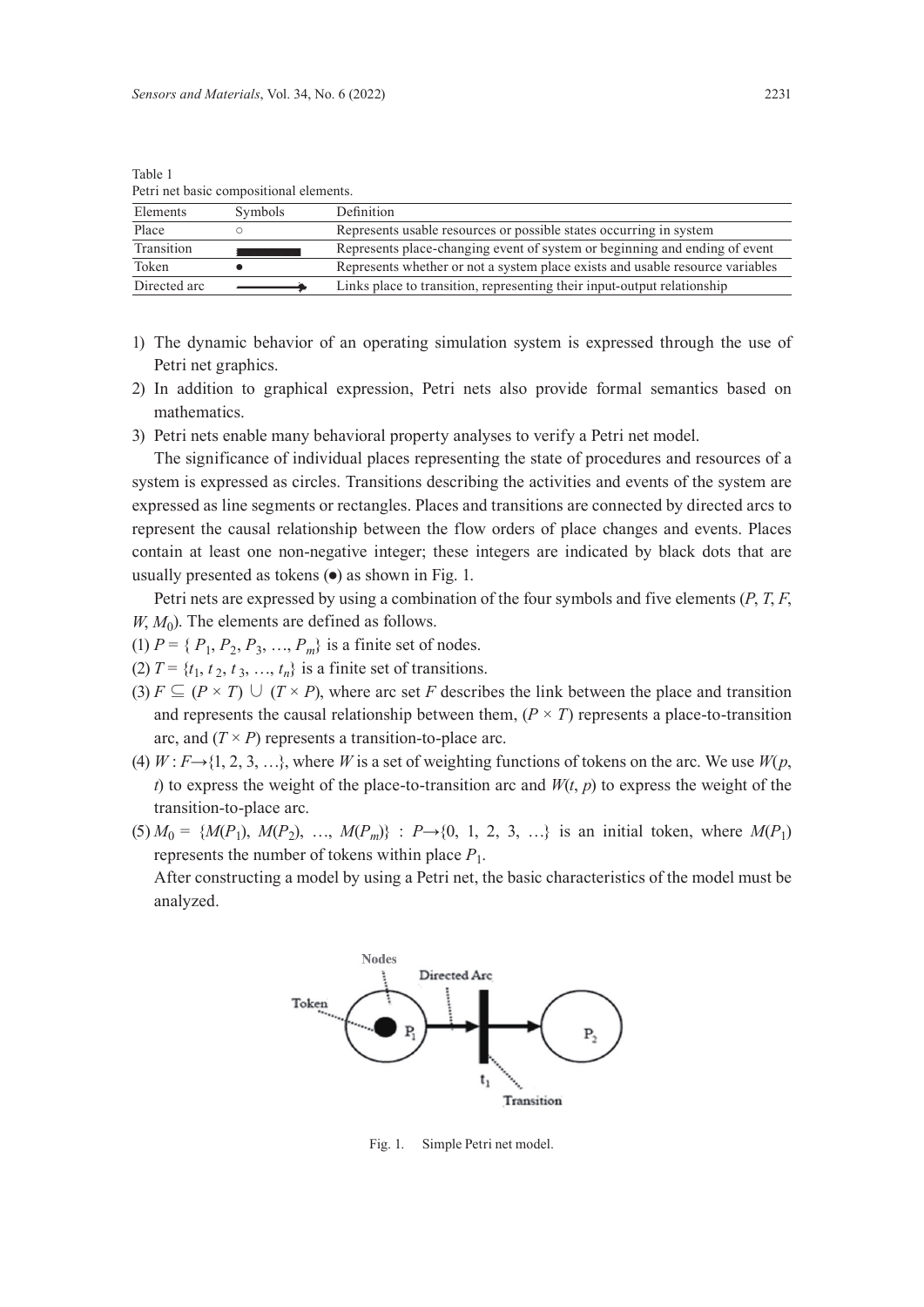The common characteristics of a Petri net model are listed as follows.(9,11,23)

(1) Liveness

If each saved transition within a model is kept in an orderly sequence, tokens from the initial distribution  $M_0$  can reach any of the distributed situations within the model  $(M_1, M_2, ..., M_n)$ . The liveness of a model means that no complete deadlock occurs within a model. In other words, each activity occurs all the time.

(2) Boundedness

Under the distribution of any token within a model, the number of tokens within each place must not exceed the *K*-value limit, which is called "model boundedness". When  $K = 1$ , a model has "model safeness".

(3) Reachability

Reachability is a fundamental concept in the dynamic properties of a model to show that *M*<sup>n</sup> is obtained after a token passes a series of transition firings. The ordered sequence of transition firings is expressed as  $T = \{t_1, t_2, t_3, ..., t_n\}$ .

#### **2.2 Dynamic behavior and analysis of Petri nets**

In a Petri net model, not all input place nodes obtain tokens for a transition. A transition requires a condition to move. When there are several transitions with such conditions, various places are determined in a model. Regardless of whether firing occurs, a transition can be initiated randomly or according to a certain set of rules. Once the transition starts, the tokens of all input place nodes move to the output place nodes as shown in Fig. 2. At this point, the model proceeds to the next step and continues to infer the input of other places with other triggered transitions.(11,24)

A Petri net is a two-valued logical representation with fast deductive capability to handle parallel, real-time, scattering, and uncertain operations. The following is a list of the five basic Petri net modules used in this paper.

(1) **AND**-type module (**If**  $(P_1$  *and*  $P_2$  and ... and  $P_n$ ) **Then**  $(P_m)$ )

As shown in Fig. 3, if all the input places  $P_1, \ldots, P_n$  in transition *t* obtain tokens, transition *t* is triggered. When transition *t* occurs, all tokens connected to *t* are cleared. At the same time, a token is sent to output place  $P_m$ . At this point, the state of the Petri net module shifts to  $P_m$  at transition *t*. Then, the module is regarded as the *AND* computing operation of a logic gate.



Fig. 2. Examples of firing and triggered nodes. (a) Transition. (b) Triggering transition.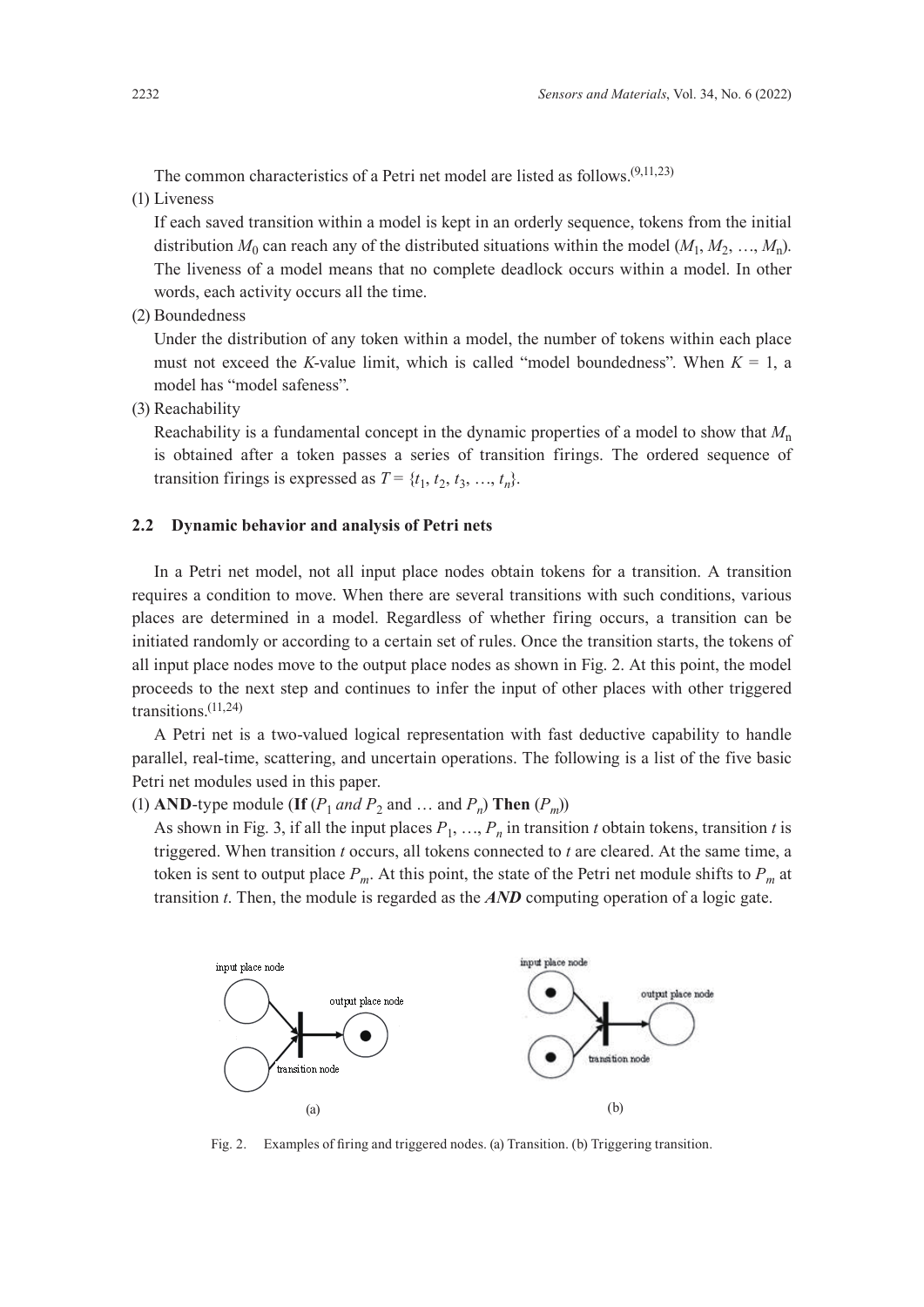(2) Event-conflict-type module

In the model shown in Fig. 4,  $P_1$  is the only node with a non-negative integer. There are input place nodes for transitions  $t_1$  and  $t_2$  that are triggered, but only one node can move. This state is called the event conflict-type module, which requires that selections or decisions be made on the basis of  $t_1$  and  $t_2$ . In other words, special evaluation functions are added to transitions  $t_1$  and  $t_2$ . Then, we can use the provided information to select a transition node for its action.

(3) Concurrent-execution-type module

As shown in Fig. 5, there is only one token in node  $P_1$ .  $P_1$  is the input node for transition  $t_1$ that triggers transition  $t_2$ . If transition  $t_1$  moves, the token at node  $P_1$  passes to the nodes of the next levels of  $P_2, P_3, ..., P_n$ , generating a concurrent event-execution phenomenon.

(4) Buffer-type module (**If**  $(P_n)$  **Then**  $(P_m)$ )

As shown in Fig. 6, when input node  $P_n$  at transition *t* obtains a token, *t* is triggered. If transition *t* moves, the token at node  $P_n$  passes to the next level,  $P_m$ , which changes the status of the module from the original  $P_n$  to  $P_m$ .

(5) Looping-token-type module

As shown in Fig. 7, when node  $P_1$  has only one token, the node is the same for the input at transition  $t_1$  and the output at transition  $t_2$ . When  $t_1$  is triggered, the token at  $P_1$  passes to the next level  $P_2$ . The triggering of  $t_2$  generates a transfer effect that creates a looping situation.





Fig. 5. Concurrent-execution-type module. Fig. 6. Buffer-type module.



Fig. 3. AND-type module. Fig. 4. Event-conflict-type module.





Fig. 7. Looping-token-type module.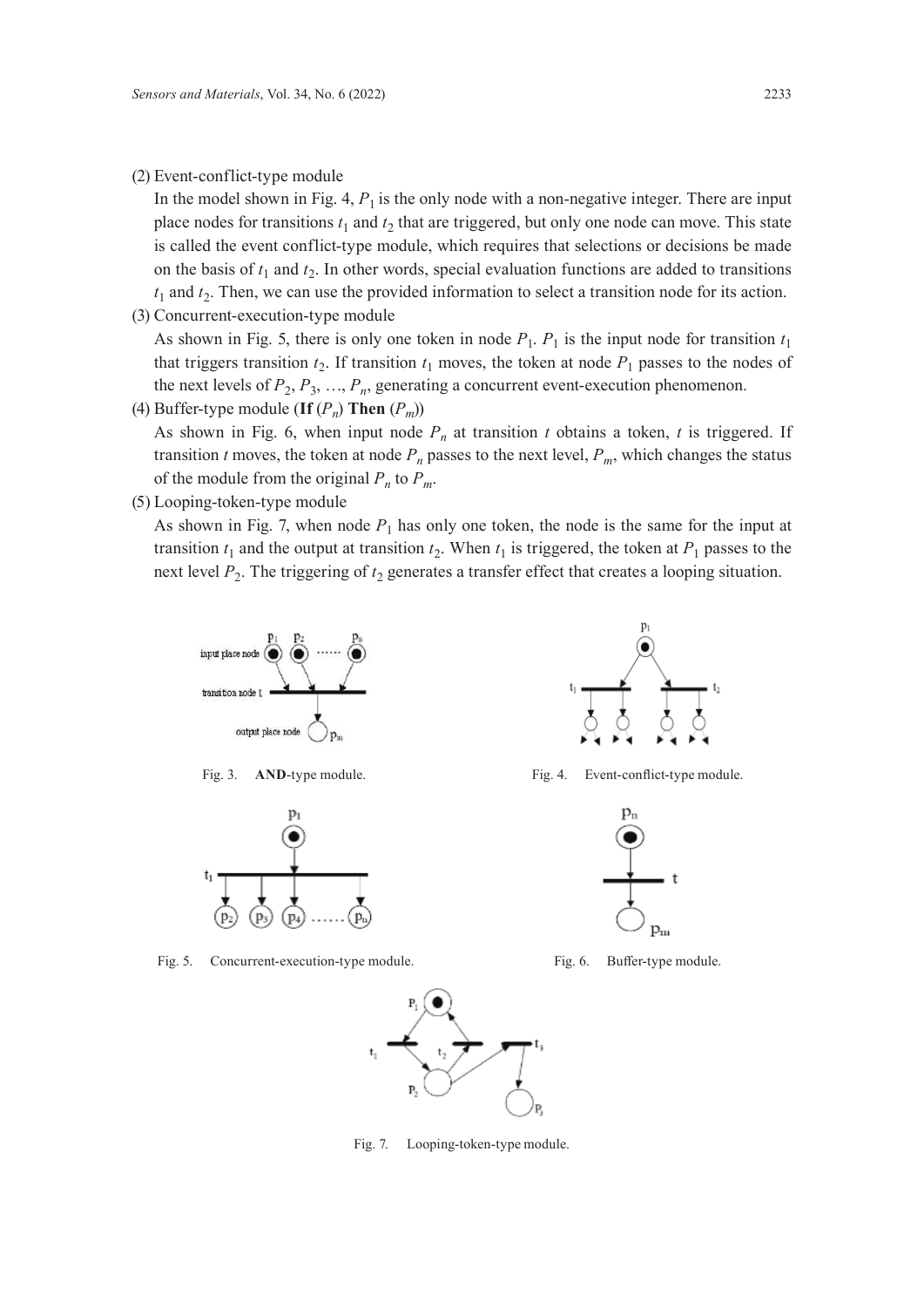#### **2.3 Application of Petri net**

Applying a Petri net to a development process only fulfills the basic requirement of the overall work. The purpose of the Petri net model is to understand the characteristics of a system using various analytical methods by detecting and verifying problems in the system. There are several methods of analysis for a Petri net.

(1) Reachability tree

A reachability tree establishes a treelike structure in which each node represents the current state when the moved place node at the previous level is sufficient to place the node at the next level. A reachability tree is used to analyze the boundedness and liveness of a Petri net. When the system is too large, the graphic becomes too complex to analyze. Thus, a reachability tree is appropriate for small systems. Figure 8 shows an example of a Petri net and its reachability tree. The initial marking state  $M_0$  is  $(1, 0, 0, 0)$ , which represents the availability of tokens at  $(P_1, P_2, P_3, P_4)$ . The marking is set to 1 if token availability is confirmed. Otherwise, it is set to 0. The reachability tree allows a complete display of possible transition firing sequences and the marking distribution of the system.

(2) Matrix equation

Equation (1) is used to infer the behavior of a Petri net. First, a system matrix is defined and used to indicate the flow relationship between places and transition *s*. The mathematical equation calculates the state after the transition.

The system matrix is derived from  $a = a^+ - a^-$ , where  $an^+ = W(i, j)$  is the weight value from transition *i* to output place *j* and  $a = W(i, j)$  is the weight value from input place *j* to transition *i*. The matrix equation is

$$
M_i = M_{i-1} + a_n^* u_1,\tag{1}
$$

where  $K = 1, 2, ..., n$ ,  $M_k$  pertains to the *K*th state matrix with  $m \times 1$  columns,  $a_{ij}$  is the transition matrix of the system, and  $u_k$  indicates the *K*th trigger matrix.<sup>(3,17)</sup> For the Petri net shown in Fig. 8(a), the corresponding system matrix is as follows.



Fig. 8. Simple example of Petri net and its reachability tree. (a) Petri net. (b) Reachability tree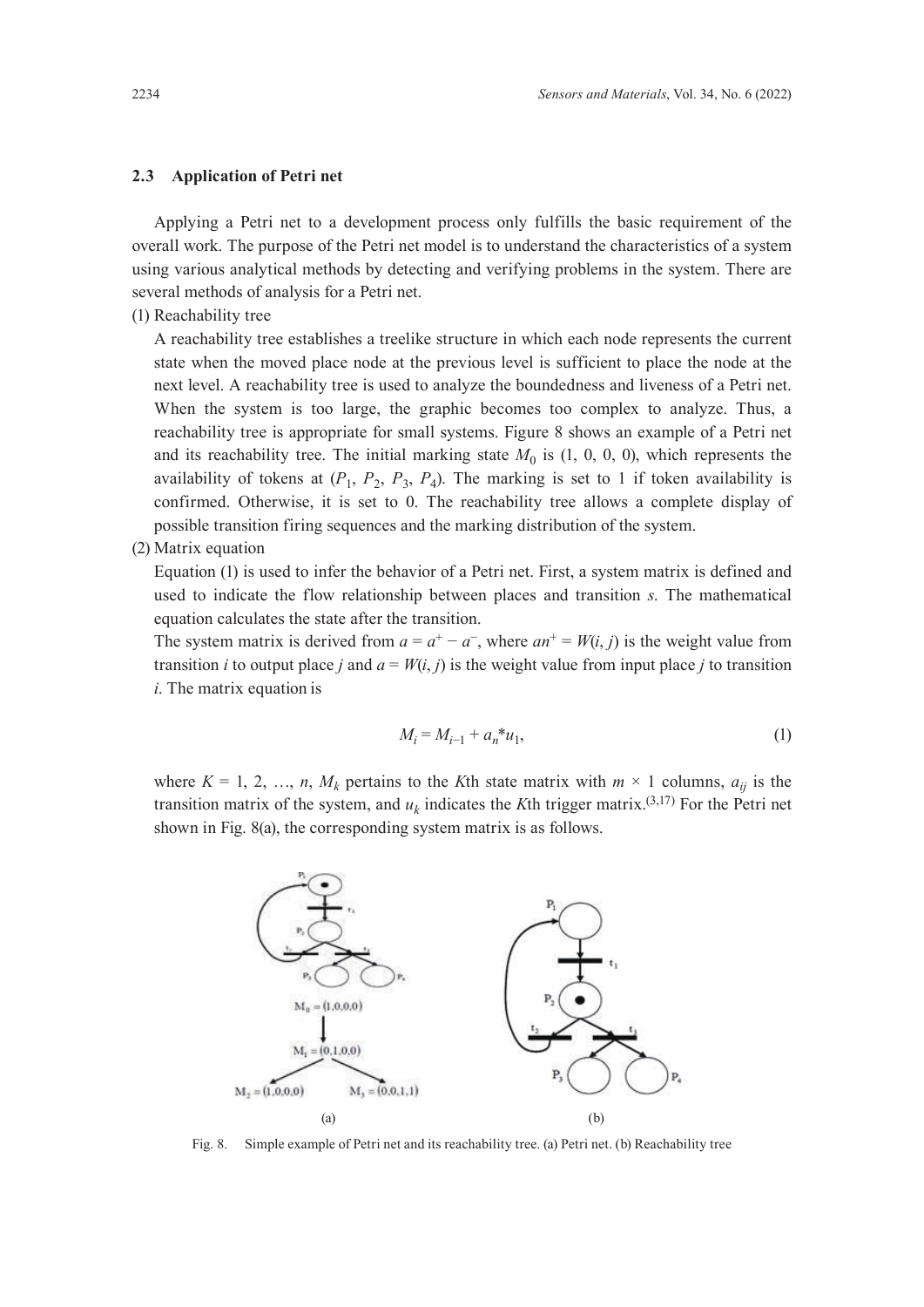$$
q_{j} = q_{j}^{+} - q_{j}^{-} = \begin{bmatrix} 0 & 1 & 0 \\ 1 & 0 & 0 \\ 0 & 0 & 1 \\ 0 & 0 & 1 \end{bmatrix} - \begin{bmatrix} 1 & 0 & 0 \\ 0 & 1 & 1 \\ 0 & 0 & 0 \\ 0 & 0 & 0 \end{bmatrix} = \begin{bmatrix} -1 & 1 & 0 \\ 1 & -1 & -1 \\ 0 & 0 & 1 \\ 0 & 0 & 1 \end{bmatrix}
$$
(2)

Here,  $a_{ij}$  represents the input matrix and  $a_{ij}^+$  represents the output matrix of the system. Table 2 shows the matrices when  $t_2$  moves. When  $t_2$  is triggered, we obtain matrices with negative values according to Eq. (1). Because negative values in the matrices are unreasonable, the use of Eq. (2) is preferable.

#### **2.3 Types of Petri nets**

Events, conditional situations, processing synchronization, decision processing, and looping patterns can be described using Petri nets. Various Petri nets with different purposes exist, such as colored Petri nets, timed Petri nets, and hierarchy Petri nets.

(1) Colored Petri net (CPN)(20)

In a conventional Petri net, all tokens have the same value. In workflow applications, the tokens indicate different resources such as documents, programs, or participants. A CPN is thus used to mark the resources.

(2) Timed Petri net  $(TPN)^{(23)}$ 

To describe temporal aspects including performance evaluation and dynamic system scheduling, the concept of time must be introduced in the Petri net. Thus, a TPN was proposed for describing tasks involving time. A TPN has two different time delays: a residence time delay and a trigger time delay. In the residence time delay, each token must stop at each place for a certain time before it is triggered. A token for a stopping time that exceeds the delay time is defined as the liveness token. The liveness token is output to a transition. After a transition moves, its liveness token is sealed. The sealed token moves to another transition after a certain delay time. This is defined as the trigger time delay.

(3) Hierarchy Petri net  $(HPN)^{(10,16)}$ 

Table 2

A Petri net for a large-scale process could produce complicated results. To obtain a simpler result, an HPN is required to render complex processes. It uses a hierarchical approach to reduce the complexity by having a modular workflow. The HPN reiterates the existing workflow to effectively avoid difficulties in the existing workflow.

|                | Adaption matrix of Petri net. |    |       |          |
|----------------|-------------------------------|----|-------|----------|
|                |                               |    | $P_3$ |          |
|                |                               |    |       |          |
| t <sub>2</sub> |                               |    |       | $a_{ii}$ |
| $t_3$          |                               |    |       |          |
|                |                               | ۳η |       |          |
| $t_1$          |                               |    |       |          |
| $t_2$          |                               |    |       | $a_{ii}$ |
| $t_3$          |                               |    |       |          |
|                |                               |    |       |          |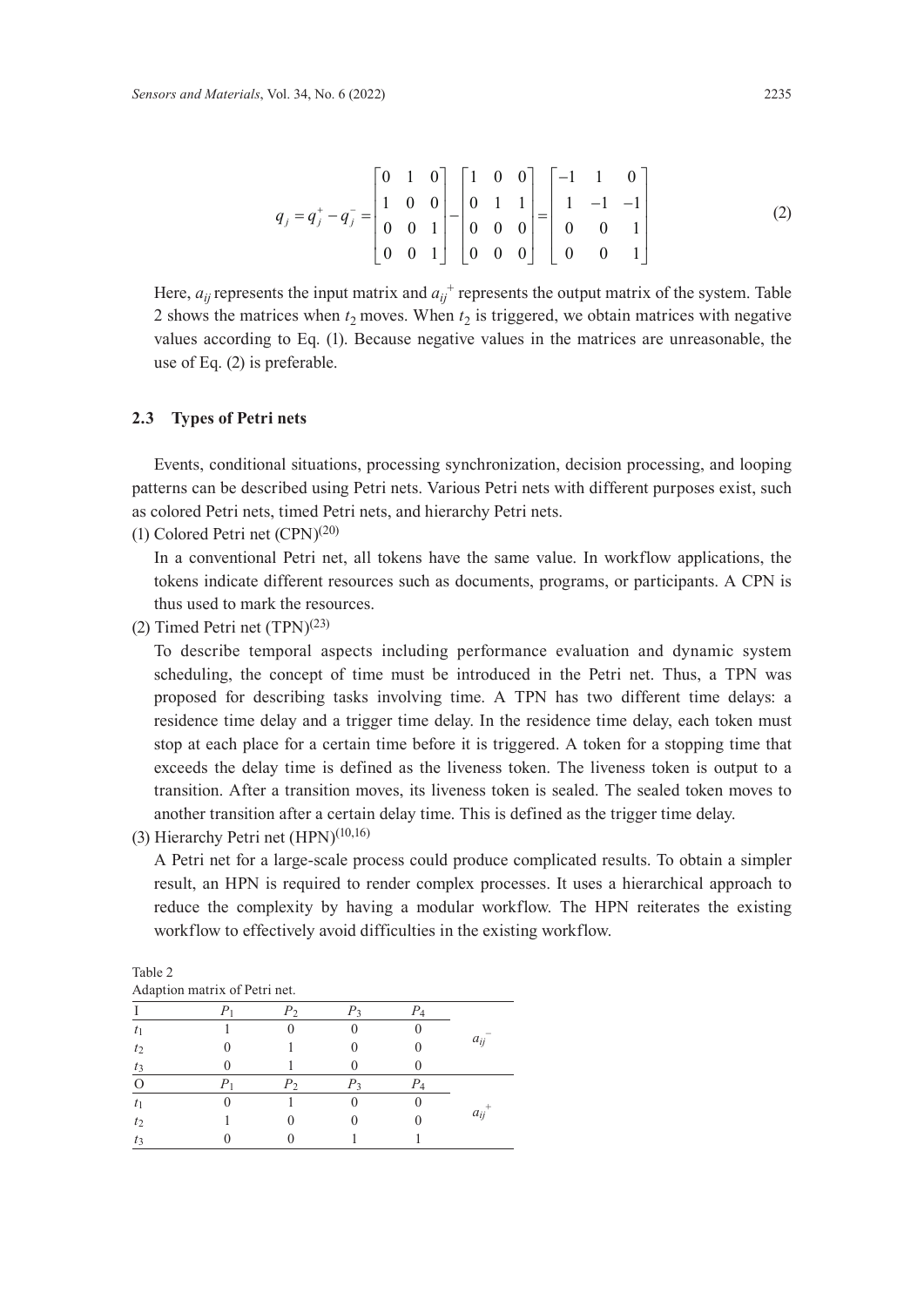### **3. Results and Discussion**

We use the modular construction of a Petri net for the operational flow of the development process with four basic components of the Petri net: places, transitions, tokens, and directed arcs. The development process is displayed using a Petri net diagram. The transition process in the Petri net includes the steps of notation, initial state, sequential operation, forking, joining, branch, selection, and loop.

A process diagram includes rectangular boxes for programs and rhomboidal boxes for decision-making procedures, which are shown as places. For an operating process to proceed to the next level, an action (a transition) is necessary. In a Petri net, the opening of a new case is defined as a token. A token is moved with the aim of completing the operating procedure at a certain level. Directed arcs represent the relationship between operating procedures and actions.

Figure 9 shows an ordinary workflow. Many programs are executed sequentially without branching or parallel behavior by following the operating sequence of working procedures A, B, and C. Figure 10 illustrates the sequential operation of the process flow using a Petri net.

Figure 11 presents Petri nets that display forking in the flow. When a token at  $P_1$  moves at  $t_1$ ,  $P_1$  and  $P_2$  generate their tokens at the same time to express their parallel behaviors in the logic program. Figures 11(a) and 11(b) show the decision-making branch forming a loop in the flow as expressed by the Petri net. Transition  $t_1$  continuously moves until the condition for leaving the loop is satisfied; only then does  $t_1$  stop firing. Figures 11(c) and 11(d) show the joining of the flow in the Petri net. Only  $P_1$  and  $P_2$  at  $t_1$  show synchronous behavior in the logic programming. They also display the selections or event conflicts in the flow process. In this study, the operating procedure is set as shown in Fig. 11(d). They are further distinguished and discriminated as shown in Fig. 11(a). Figure 11(e) represents the conversion by the Petri net modules and the triggering of  $t_1$  and  $t_2$ . However, only one transition can be triggered. This process is regarded as an event-conflict-type module, which must choose between  $t_1$  and  $t_2$ .

The Petri net module used in this study is presented in Table 3. On the basis of the transition rules for the flow process of the Petri net, the previously adopted transition from a new development flow process to a Petri net module is shown in Fig. 12.





Fig. 9. (Color online) Flow of sequential operation. Fig. 10. (Color online) Flow of separation and import.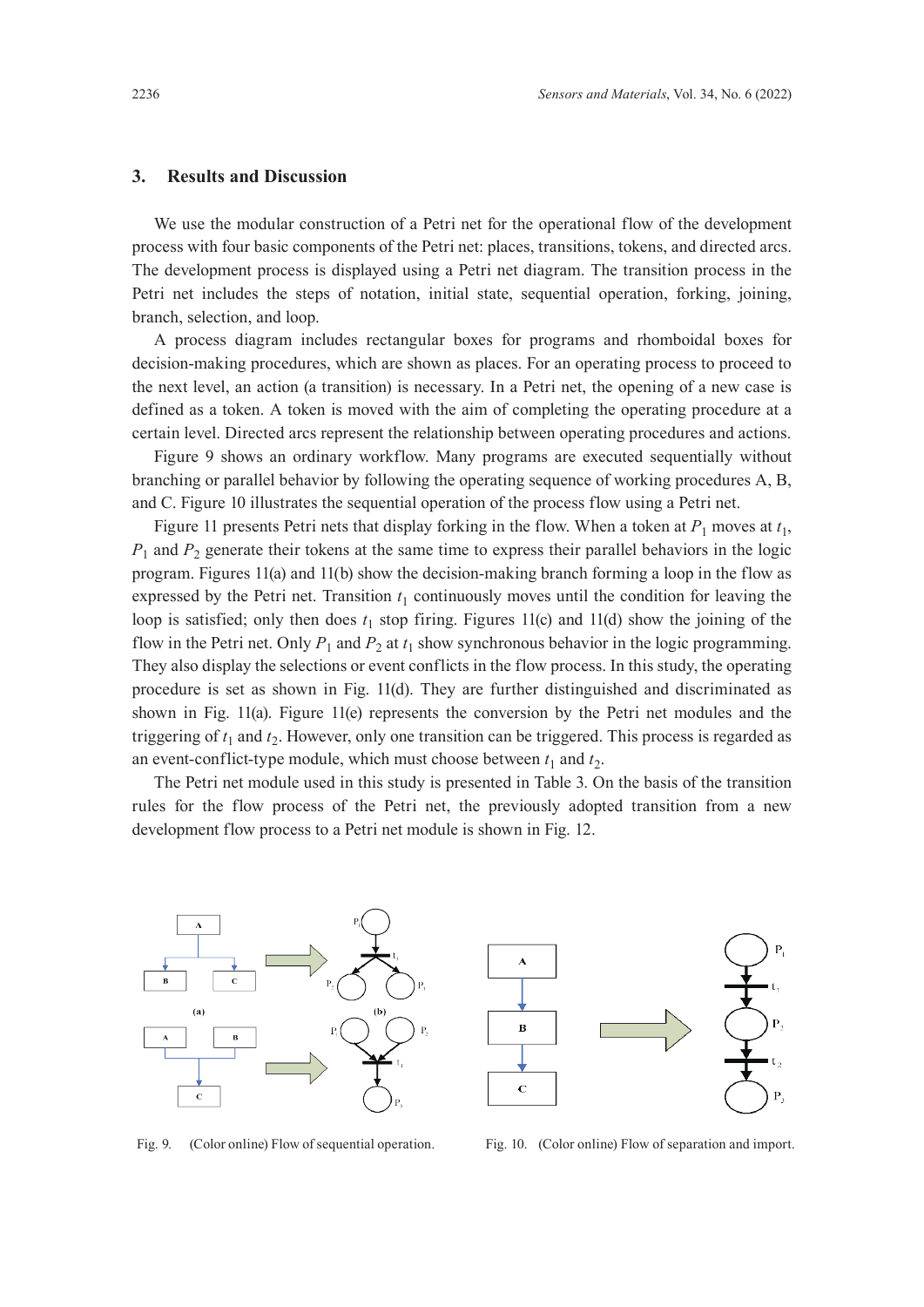

Fig. 11. (Color online) Petri nets representing the flow for the decision-making loop and selection.

| ____    |                                                                  |  |  |  |  |
|---------|------------------------------------------------------------------|--|--|--|--|
|         | (Color online) Flow diagrams of five basic modules in Petri net. |  |  |  |  |
| Table 3 |                                                                  |  |  |  |  |

| Flow diagram                     | Petri net module                     |               | Petri net diagram Description of application                                                                                                                                                   |
|----------------------------------|--------------------------------------|---------------|------------------------------------------------------------------------------------------------------------------------------------------------------------------------------------------------|
| A<br>в<br>$\mathbf C$            | Buffer-type module                   | P,<br>$P_{3}$ | After $P_1$ is complete, operating program $P_2$ can<br>be executed only through the action of a trigger<br>firing at $t_1$ . This method is used to complete all the<br>operating procedures. |
| B<br>A<br>C                      | AND-type module                      |               | $P_1$ and $P_2$ are completed concurrently before $t_1$ can<br>be triggered to move.                                                                                                           |
| A<br>$\bf{B}$<br>Ċ               | Event-conflict-type<br>module        |               | This module addresses event conflict during<br>problem points occurring in operating procedures<br>or during selection or decision-making<br>requirements.                                     |
| A<br>$\mathbf{C}$                | Concurrent-execution-<br>type module |               | Some operating procedures share the same type of<br>scope and must be executed concurrently.                                                                                                   |
| A<br>$\mathbf{B}$<br>$\mathbf C$ | Loop-token-type<br>module            |               | When an operating procedure executes an<br>erroneous judgment, a loop is formed until the<br>error is resolved, allowing the repeating operation<br>to be stopped.                             |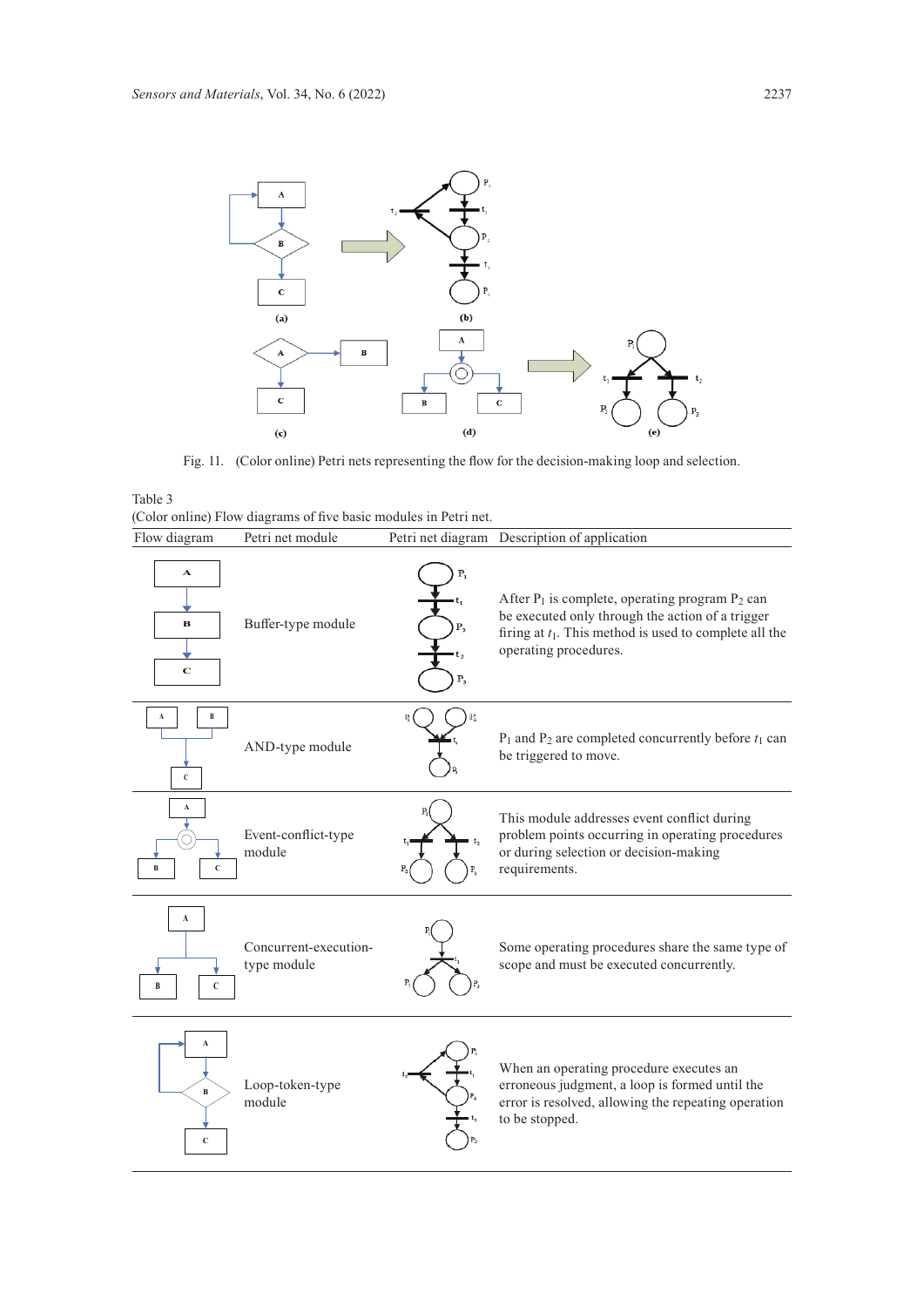

Fig. 12. (Color online) Petri net module for the flow of product development.

The hierarchy Petri nets method is used in this study to show the subsystems in  $C_2$  (research and design phase),  $C_3$  (lab pilot run phase),  $C_4$  (engineering pilot run phase), and  $C_5$  (production pilot run phase). In this way, the entire flow process for the product development model becomes clear and understandable. The module place and transition are explained in detail in Table 4.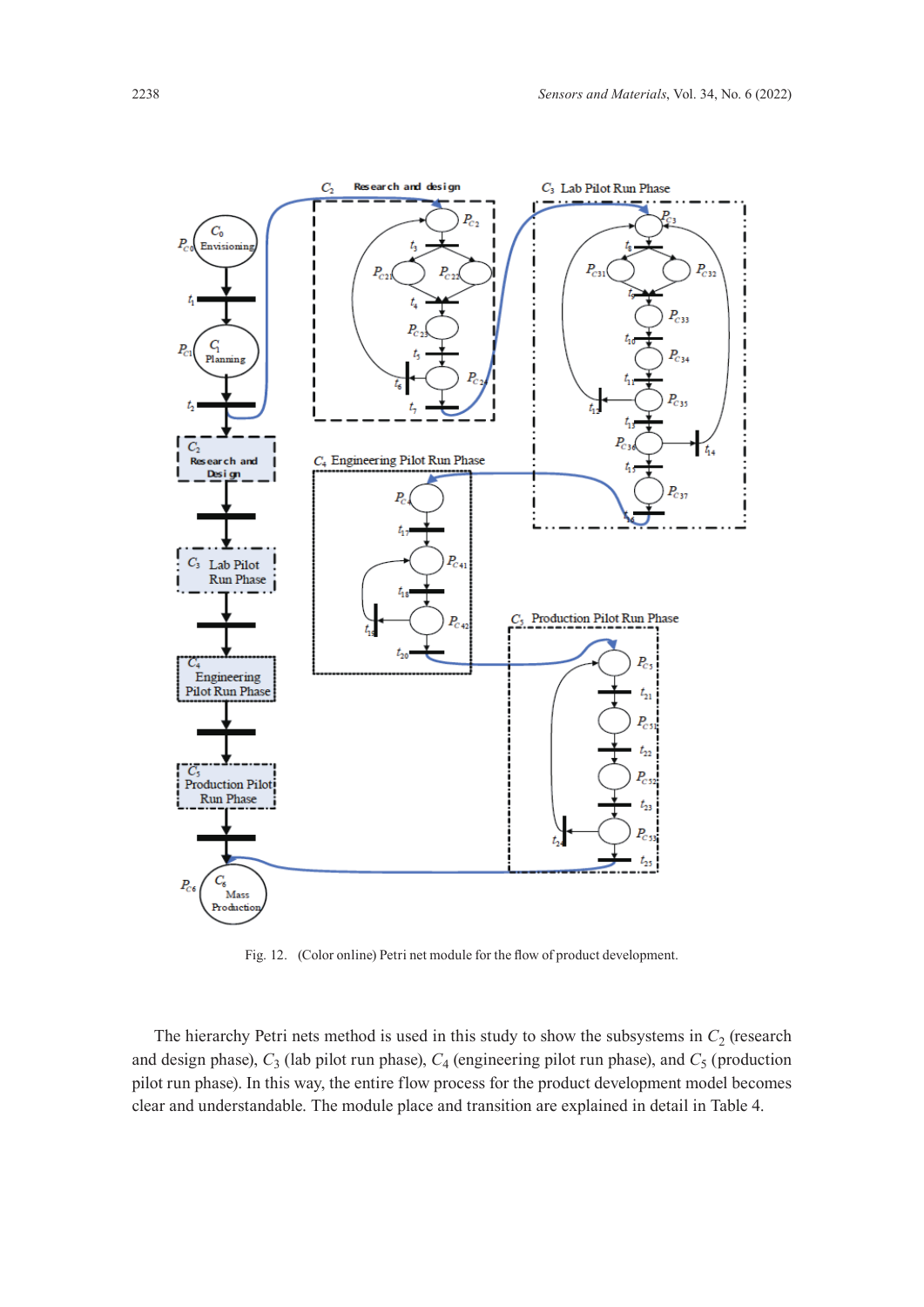| Table 4                                                                                            |  |
|----------------------------------------------------------------------------------------------------|--|
| Representation of place and transition in module $P_n$ in flow process of new product development. |  |

|           | <b>Place representation</b>                                                                                           |           |                                                                                                                                                                    |  |  |  |  |  |
|-----------|-----------------------------------------------------------------------------------------------------------------------|-----------|--------------------------------------------------------------------------------------------------------------------------------------------------------------------|--|--|--|--|--|
|           | Node Explanation                                                                                                      |           | Node Explanation                                                                                                                                                   |  |  |  |  |  |
| $P_{c0}$  | $C_0$ envisioning phase                                                                                               | $P_{c1}$  | $C_1$ planning phase                                                                                                                                               |  |  |  |  |  |
| $P_{c2}$  | Determine specifications                                                                                              | $P_{c21}$ | Circuit design and initial circuit diagram<br>completed                                                                                                            |  |  |  |  |  |
| $P_{c22}$ | Mechanical general drawing completed                                                                                  | $P_{c23}$ | Procurement based on preliminary material<br>table for material cost estimation                                                                                    |  |  |  |  |  |
| $P_{c24}$ | Review design feasibility during design review<br>meeting                                                             | $P_{c3}$  | Research and design (RD)                                                                                                                                           |  |  |  |  |  |
| $P_{c31}$ | Completion of formal circuit                                                                                          | $P_{c32}$ | Completion of mechanical detail drawing                                                                                                                            |  |  |  |  |  |
| $P_{c33}$ | Establish formal material table                                                                                       | $P_{c34}$ | Prototyping                                                                                                                                                        |  |  |  |  |  |
| $P_{c35}$ | Sample testing                                                                                                        | $P_{c36}$ | Send to customer testing                                                                                                                                           |  |  |  |  |  |
| $P_{c37}$ | Open local planning and response (LPR)<br>meeting                                                                     | $P_{c4}$  | Verification of all sample components                                                                                                                              |  |  |  |  |  |
| $P_{c41}$ | Extended producer responsibility (EPR)                                                                                | $P_{c42}$ | EPR testing                                                                                                                                                        |  |  |  |  |  |
| $P_{c5}$  | Pedagogy and professional responsibility (PPR)<br>preparation                                                         | $P_{c51}$ | Preparation of standard operating procedures<br>and scheduling                                                                                                     |  |  |  |  |  |
| $P_{c52}$ | Manufacturing                                                                                                         | $P_{c53}$ | PPR testing                                                                                                                                                        |  |  |  |  |  |
| $P_{c6}$  | $C_6$ mass production                                                                                                 |           |                                                                                                                                                                    |  |  |  |  |  |
|           | <b>Transition representation</b>                                                                                      |           |                                                                                                                                                                    |  |  |  |  |  |
|           | Node Explanation                                                                                                      |           | Node Explanation                                                                                                                                                   |  |  |  |  |  |
| $t_1$     | Organizer (project manager) starts a review<br>meeting to identify new product ideas                                  | $t_2$     | PM-led review meeting explains the<br>specifications and schedule for defining the<br>development to various units                                                 |  |  |  |  |  |
| $t_3$     | Project manager (PM) completes the product<br>configuration list                                                      | $t_4$     | Establish a preliminary list of materials and<br>prepare sample testing materials                                                                                  |  |  |  |  |  |
| $t_5$     | All materials should meet customer and<br>company requirements regarding harmful<br>substances                        | $t_{6}$   | Re-evaluation of RD design                                                                                                                                         |  |  |  |  |  |
| $t_7$     | RD proposes product engineering spec for $C_3$<br>stage                                                               | $t_8$     | Define exterior appearance of products and<br>verify packaging methods                                                                                             |  |  |  |  |  |
| t9        | Enterprise manufacturing intelligence<br>(EMI)/completion of security debugging and<br>application                    | $t_{10}$  | Prepare product pilot run material                                                                                                                                 |  |  |  |  |  |
| $t_{11}$  | Send samples to complete product design testing                                                                       | $t_{12}$  | Modify circuit debugging                                                                                                                                           |  |  |  |  |  |
| $t_{13}$  | Product assurance (PA) inspection passing<br>requires test report to be completed                                     | $t_{14}$  | Reconfirm further changes                                                                                                                                          |  |  |  |  |  |
| $t_{15}$  | Complete the confirmation for the required<br>number with the customer                                                | $t_{16}$  | Quality assurance (QA) completes focus type<br>LPR test                                                                                                            |  |  |  |  |  |
| $t_{17}$  | Confirm normal or conditioned transition for<br>special cases                                                         | $t_{18}$  | Structure tooling completed and verified                                                                                                                           |  |  |  |  |  |
| $t_{19}$  | PE and ME coordinate in assisting PD to solve<br>production bugs, RD assists in solving problems<br>related to design | $t_{20}$  | QA completes detailed EPR test and PE guides<br>arrangement of production operation process.                                                                       |  |  |  |  |  |
| $t_{21}$  | EMI/safety application passed                                                                                         | $t_{22}$  | PPR material preparation completed                                                                                                                                 |  |  |  |  |  |
| $t_{23}$  | Manufacturing completed                                                                                               | $t_{24}$  | Professional engineers (PE) and manufacturing<br>engineers (ME) coordinate to assist PD to<br>solve production errors, RD assists in solving<br>problems in design |  |  |  |  |  |
| $t_{25}$  | QA completes PPR test and mass production<br>(MP)                                                                     |           |                                                                                                                                                                    |  |  |  |  |  |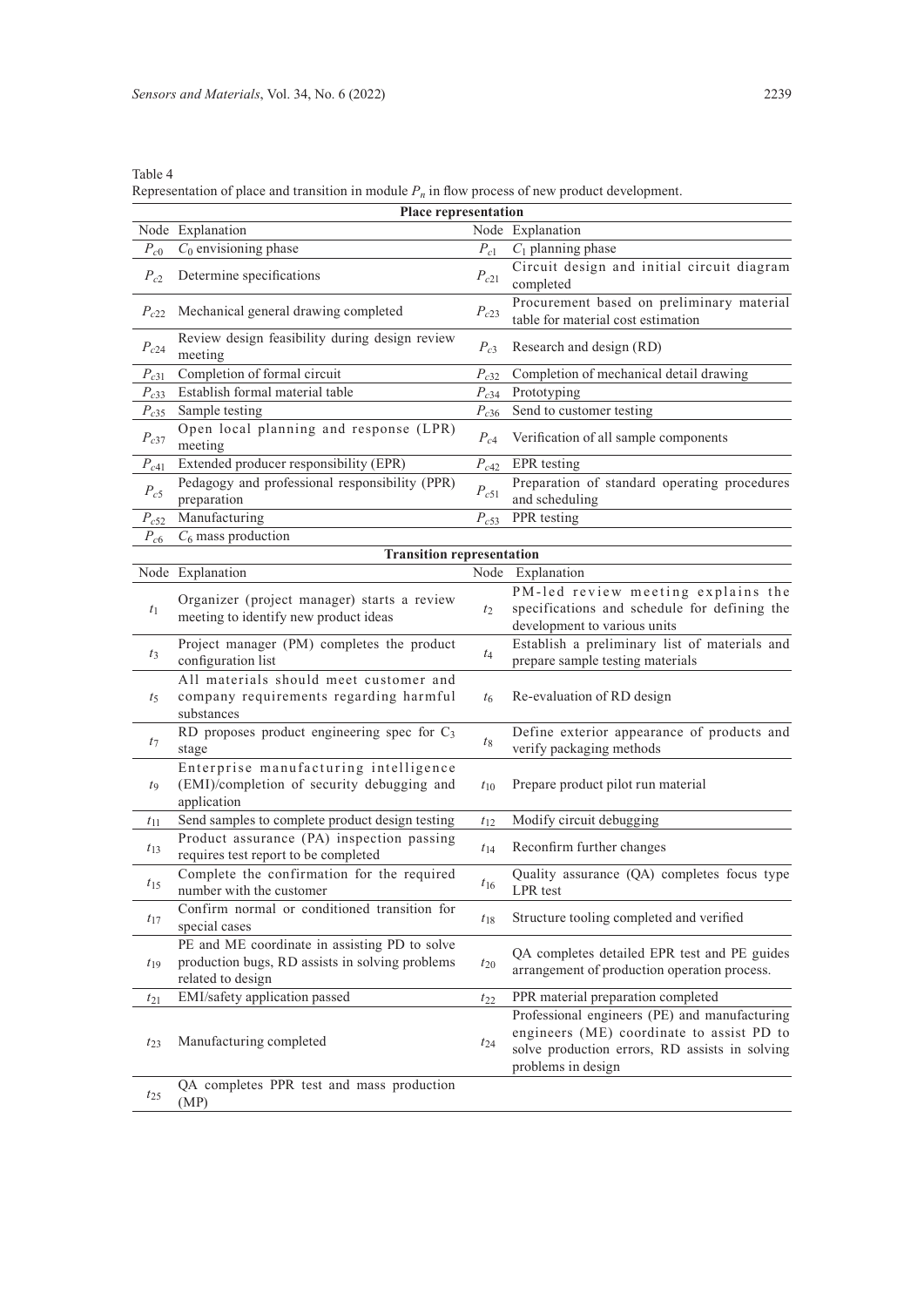### **4. Conclusions and Recommendations**

When teaching IT courses involving informal and formal logic, teachers must design activities to help students learn logical thinking with an established curriculum. This study explores how to use a Petri net to construct a logical modular system for IT teachers. A DES with a Petri net focuses on graphical description and is used for time Petri nets and hierarchical Petri nets. Toward improving IT courses, we investigated the use of a Petri net based on its advantages to develop a flow process module for designing IT courses. The new product development process is used to verify the feasibility of the module and its implementation.

To understand the structural properties of a Petri net and its dynamic behavior for application in new product development processes, we combined conventional and high-order Petri nets to develop a logical curriculum for IT courses. As a result, we developed a Petri net module in which places and transitions are defined. The results of this study are expected to provide a basic understanding of how to use a Petri net and DES to develop an educational curriculum, especially in IT courses. The module and its elements (places and transitions) are applied to the design and teaching of IT courses. The results also provide the basis for curriculum management using data collected with various sensing technologies, enabling teachers to monitor and evaluate student learning efficiency, thus enhancing the professionalism of teachers and the learning ability of students on IT courses. We verified the simplicity, easiness of understanding, powerful descriptive ability, and analytical ability of Petri nets for developing a deep learning model to meet education needs in collaboration with pedagogical experts.

#### **References**

- 1 Discrete Event Dynamic Systems: An Overview: [https://repository.upenn.edu/cgi/viewcontent.](https://repository.upenn.edu/cgi/viewcontent.cgi?article=1380&context=cis_reports) [cgi?article=1380&context=cis\\_reports](https://repository.upenn.edu/cgi/viewcontent.cgi?article=1380&context=cis_reports) (accessed March 2022).
- 2 E. Kučera, O. Haffner, P. Drahoš, R. Leskovský, and J. Cigánek: Appl. Sci. **10** (2020) 5027. [https://doi.](https://doi.org/10.3390/app10155027) [org/10.3390/app10155027](https://doi.org/10.3390/app10155027)
- 3 B. Carrascal: Proc. Int. Congr. Tools for Teaching Logic (TICTTL, 2011) 38–45.
- 4 A. Morou and N. Kalospyros: Proc. Congr. European Society for Research in Mathematics Education. (CERME, 2011) 1–9.
- 5 S. Butchart, T. Handfield, and G. Restall: Teach. Philos. **32** (2009) 1. [https://doi.org/10.5840/teachphil20093212.](https://doi.org/10.5840/teachphil20093212)
- 6 Logic in the Classroom, Four Activities: [https://www.plato-philosophy.org/james-davis-logic-in-the](https://www.plato-philosophy.org/james-davis-logic-in-the-classroom-four-activities/)[classroom-four-activities/](https://www.plato-philosophy.org/james-davis-logic-in-the-classroom-four-activities/) (accessed March 2022).
- 7 U. H. Engberg and G. Winskel: Brics Rep. Series **1** (2006) 176. [https://doi.org/10.1007/3-540-58043-3\\_20](https://doi.org/10.1007/3-540-58043-3_20)
- 8 U. H. Engberg and G. Winskel: Proc. Colloq. Trees in Algebra and Programming (CAAP, 1990) 147–161.
- 9 H. H. Dang and B. Möller: Acta Inform. **52** (2015) 109. <https://doi.org/10.1007/s00236-015-0216-3>
- 10 R. Hamadi and B. Benatallah: Proc. 2003 Agile Development Conf. (ADC, 2003) 20–31.
- 11 S. Babaie, A. Khosrohosseini, and A. Khadem-Zadeh: J. Syst. Archit. **59** (2013) 582. [https://doi.org/10.1016/j.](https://doi.org/10.1016/j.sysarc.2013.06.004) [sysarc.2013.06.004](https://doi.org/10.1016/j.sysarc.2013.06.004)
- 12 J. Li, Z. Zhu, and X. Cheng: Complexity **2018** (2018) 1.<https://doi.org/10.1155/2018/8261549>
- 13 Kommunikation mit Automaten: <http://edoc.sub.uni-hamburg.de/informatik/volltexte/2011/160/> (in Germany) (accessed March 2022).
- 14 A. Bobbio: Proc. System Reliability Assessment (Springer, 1990) 103–143.
- 15 P. Bouvier, H. Garavel, and H. P. León: Petri Nets **2020** (2020) 3. [https://dblp.org/rec/conf/apn/BouvierGL20.](https://dblp.org/rec/conf/apn/BouvierGL20.htm) [htm](https://dblp.org/rec/conf/apn/BouvierGL20.htm)
- 16 M. Kucharik and Z. Balogh: Proc. Recent Developments in Intelligent Computing, Communication and Devices (ICCD, 2017) 1115–1124.
- 17 I. Grobelna and A. Karatkevich: Electronics **10** (2021) 2305. [https://doi.org/10.3390/electronics10182305](http://dx.doi.org/10.3390/electronics10182305)